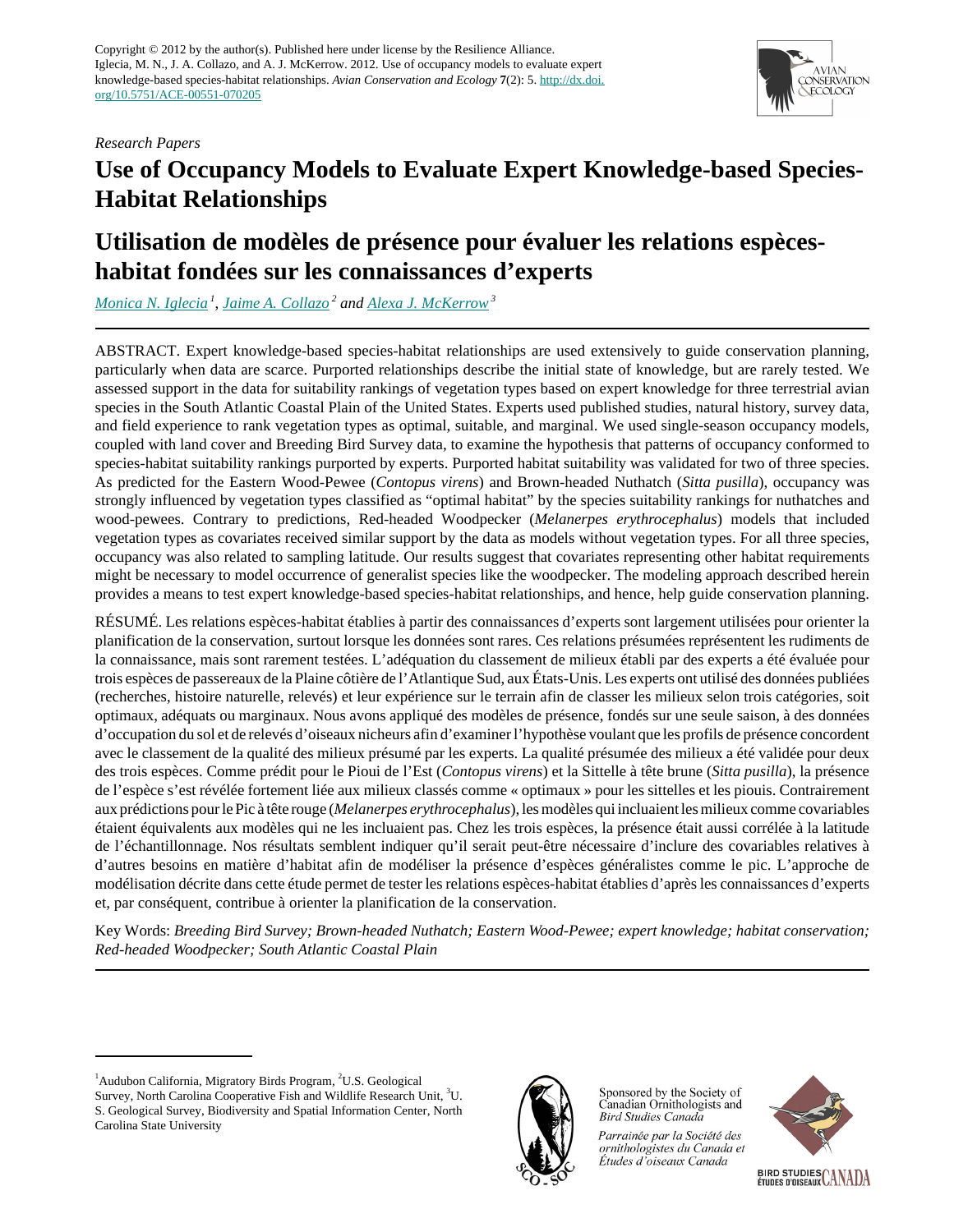## **INTRODUCTION**

Expert knowledge-based species-habitat relationships are used extensively in conservation planning, partly because data for most species are usually scarce, or limited resources prevent collecting data in time to meet conservation challenges (Drew and Perera 2011, Drew and Collazo 2012). Experts draw from their observations, readings, discussions, and other means, and offer opinions or specific knowledge about ecological patterns and processes (Perera et al. 2012). The purported species-habitat relationships from these experts are viewed as working hypotheses that serve as priors describing the initial state of knowledge, but are rarely tested empirically (Clevenger et al. 2002, Johnson and Gillingham 2004, Low-Choy et al. 2009, Schlossberg and King 2009, Johnson et al. 2012). Tests are of interest because planners and decision makers draw from this initial state of knowledge to draft conservation plans and predict a species' response to conservation actions (e.g., Clevenger et al. 2002, Zabel et al. 2003, Low-Choy et al. 2009, Allen et al. 2011).

Hamel (1992) categorized vegetation types in southeastern United States according to their suitability for terrestrial avian species. Suitability was ranked as optimal, suitable, and marginal based on avian abundance and occurrence. Suitability rankings were based on published studies, natural history, survey data, expert opinion, and field experiences (Hamel et al. 1982, Hamel 1992). As such, Hamel's expert opinion was founded on synoptic knowledge (Perera et al. 2012). Hamel's (1992) ranked vegetation types serve as guidelines for habitat conservation planning in the South Atlantic Coastal Plain of the United States. This region provides nesting, transient, and wintering habitat for over 300 bird species, but many are exhibiting declining population trends (Ricketts et al. 1999, Watson and McWilliams 2005, Watson and Malloy 2006, Valiela and Martinetto 2007). Approximately 40% of the region's natural vegetation communities have been fragmented or altered by human use, and it is believed this landscape change is a major contributor of population declines (Hunter et al. 2001). The rapidly expanding list of species of conservation priority in this region has placed increasing pressure on limited conservation resources, and additionally, on the need to inform conservation planning to formulate landscapescale conservation strategies (USFWS 2008).

In this work we used occupancy models, coupled with Breeding Bird Survey (BBS) and land cover data, to test hypothesized species-habitat relationships based on expert knowledge. Specifically, we asked, do patterns of occupancy conform to purported suitability rankings of vegetation types for avian species advanced by Hamel (1992) for the South Atlantic Coastal Plain? We illustrated the application of occupancy models to meet the stated objective using the Brown-headed Nuthatch (*Sitta pusilla*), Eastern Wood-Pewee (*Contopus virens*), and Red-headed Woodpecker (*Melanerpes erythrocephalus*). These species are considered priority species in the coastal plain, and are sampled by Breeding Bird Surveys across the region (NCWRC 2005, Watson and Malloy 2006). Models were built with the Southeastern Gap Analysis Program (SEGAP) dataset, which is comprised of 118 land cover classes. The SEGAP dataset permitted grouping vegetation types into the three habitat suitability categories, i.e., optimal, suitable, and marginal, advanced by Hamel (1992).

Occupancy models accounted for imperfect detection of a species (MacKenzie et al. 2006). Estimates of occupancy without adjusting for imperfect detection  $(< 1)$ , often referred to as naïve estimates, tend to be biased low because individuals present at a sampling site can go undetected (MacKenzie et al. 2002). This problem could affect inferences from specieshabitat models because the state, occupied or not, of a sampling site could be misrepresented, and by extension, the strength of or influence of a habitat covariate (MacKenzie et al. 2002, MacKenzie 2006). We also incorporated recent advances that account for spatial dependence among count stops along BBS routes as a means to strengthen inferences from models (Hines et al. 2010). We discuss the importance of testing expert knowledge-based species-habitat relationships in the context of landscape level conservation and suggest opportunities to strengthen inferences from occupancy models for such tests.

#### **METHODS**

#### **Study area**

Our study area was the South Atlantic Coastal Plain, specifically the South Atlantic Migratory Bird Initiative region (henceforth SAMBI). This is a physiographic area of high avian species diversity (Watson and McWilliams 2005). The region intersects portions of the Middle Atlantic Coastal Plain, Southeastern Plains, and the Southern Coastal Plain ecoregions (Omernik 1987), and spans from southeastern Virginia at the watershed boundary of the Chowan and Lower James rivers to northern Florida (latitudes 29° - 37°N; Fig. 1). The northern portion of the region is dominated by longleaf pine (*Pinus palustris*) and loblolly pine (*Pinus taeda*). The SAMBI is bounded on its western edge at the Fall Line where alluvial and marine sediments meet the exposed continental bedrock of the Piedmont region (Hupp 2000) and on the eastern edge by the Atlantic Ocean. The southern SAMBI is in a transitional zone of northeastern Florida where tropical mangroves meet coastal plain plant communities; this region is dominated by pond pine (*Pinus serotina*) and Atlantic white cedar (*Chamaecyparis thyoides*; Watson and McWilliams 2005). We buffered the SAMBI boundary by 30 km to avoid edge effects and to encompass the habitats surrounding BBS routes that straddle the limits of the region. The total area of the buffered SAMBI is 29,073,338 ha with 2,606,020 ha of water and elevation ranges from 0 m to 219 m.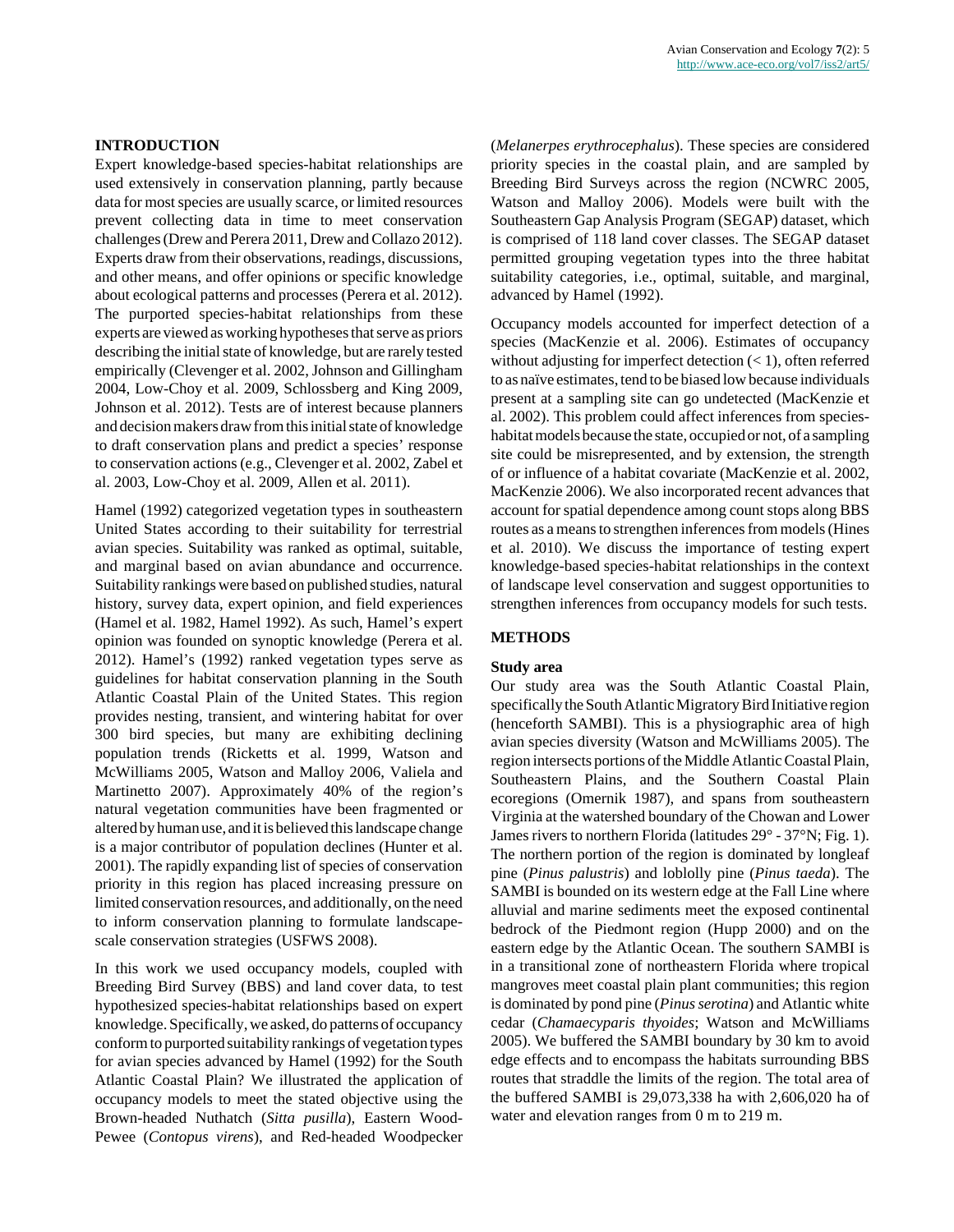**Fig. 1**. Location of 120 North American Breeding Bird Survey routes used in occupancy modeling for three avian species in the South Atlantic Coastal Plain region, United States, 2001.



#### **Avian species**

The Brown-headed Nuthatch (hereafter nuthatch) is an endemic, resident species in the southeastern United States. The species ranges from eastern Texas to Florida and northward to the southern tip of Delaware (Withgott and Smith 1998). Nuthatches are commonly found in southeastern pine forests, especially open longleaf pine savannas in the coastal plain (Potter et al. 1980). Increased fire suppression increases growth of deciduous trees and shrubs, and in turn fills open understories that may make forests unsuitable for the species (Meyers and Johnson 1978, Smith and Smith 1994). This passerine excavates nests in the cavities of snags, dead pine trees, and some deciduous trees (McNair 1984, Kaufman 1996). The Red-headed Woodpecker (hereafter woodpecker) is a short-distance migrant that occurs in eastern United States (Smith et al. 2000). This species uses a diverse range of vegetation types including grasslands, shrubs, deciduous and evergreen forests, and inhabits evergreen forests more often than in other portions of its range (Smith et al. 2000). The woodpecker is an omnivore, but population densities and migration are closely related to acorn mast abundance (Forbush 1927). The woodpecker is a primary cavity nester, creating tree cavities beneficial to multiple vertebrate species (Venables and Collopy 1989). The Eastern Wood-Pewee (hereafter woodpewee) is a neotropical migrant that is commonly found in the interior of forests throughout eastern North America (Robbins et al. 1989). The breeding distribution for this species ranges from southern Canada to central Texas and northern Florida (McCarty 1996). Although the species most often inhabits deciduous forests, it increasingly inhabits evergreen forest types in the southern United States (McCarty 1996).

#### **Avian survey data and land cover**

We used North American BBS data from 2001 to address the question of interest in this study. BBS data are available from 1966; however, we analyzed avian survey data collected in 2001 to correspond with the only year for which SEGAP data were available. The Breeding Bird Surveys is a national, standardized, volunteer-based survey, with over 4000 routes sampling breeding birds across North America each year (Flather and Sauer 1996). Each route is ~39.4 km long, composed of 50 stops spaced ~0.8 km apart. Observers conduct three-minute point counts at each stop, recording all birds seen and heard within a 400 m radius. We included routes in the analyses if: (1) route lengths were within 10% of the standard 39.4 km length, and (2) routes did not overlap other active routes. This screening yielded 120 of 130 possible routes in the SAMBI (Fig. 1). We split each route into four segments containing eight stops each. We split routes based on two criteria, with the goal of maximizing both the number of segments per route and number of stops per segment. First, distance between adjacent segments had to be  $\geq 4.73$  km. This distance falls between the 90-95% natal dispersal distance for the focal species, which meant that there was a 5-10% probability that an individual of any of the three species would disperse farther (Sutherland et al. 2000, Iglecia 2010). Second, segments had to minimize habitat heterogeneity. On average, route segments had fewer habitat classes  $(14.20, SE = 0.37)$ than entire BBS routes (16.15, SE = 0.45; Z<sub>20</sub>= 14.92, P < 0.05). These criteria yielded four route segments per route that were each ~6.4 km long, containing eight stops in each, and separated by ~4.8 km. The gap between segments contained five stops, not used in the analyses. The segmentation of the routes also required that we drop three more stops from the analyses; the first and last stop and a stop close to the middle of each route. We treated segments separated by  $\geq 4.73$  km as independent sampling units.

The SEGAP dataset permitted matching vegetation types highlighted by Hamel (1992) to vegetation classes in the thematic land cover data. The 2001 SEGAP has a 30 m x 30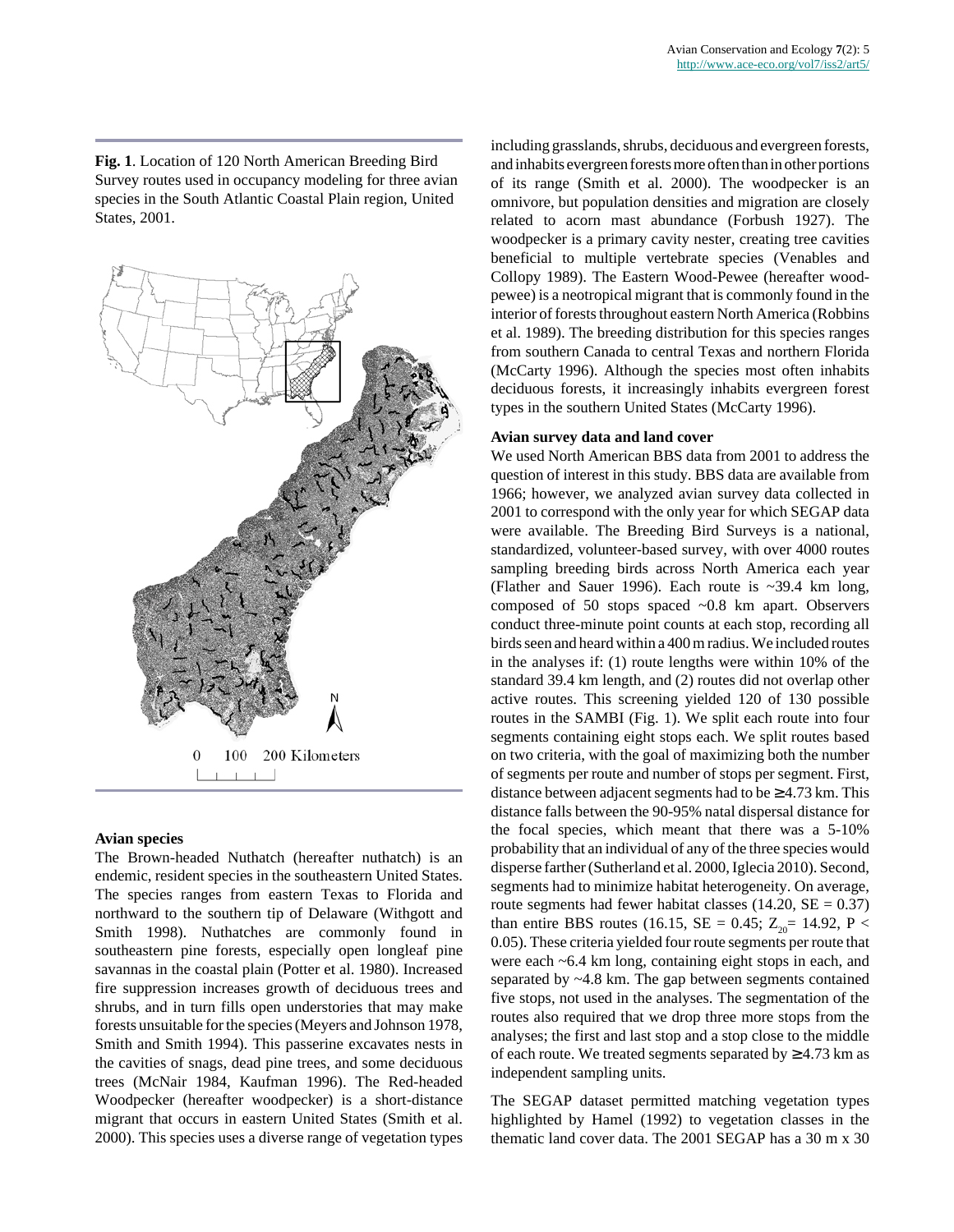m resolution and was derived using the Landsat satellite image mosaics (leaf on, leaf off, and spring) made available through the Multi-Resolution Landscape Consortium (Homer et al. 2007). SEGAP used the National Land Cover Dataset, which is composed of 29 land cover classes, as a base layer to develop the more detailed 118 SEGAP land cover classes. The vegetation types in the SEGAP map are based on the Ecological Systems Classification (Comer et al. 2003). We summarized the percentage represented by each vegetation type within 400 m radius of each route segment for use as covariates in models. The average area covered by the buffered segments was 513 ha ( $SE = 2$  ha), which was defined by the length of each route segment by its radius (400 m). We used a 400 m radius, the detection radius prescribed by the BBS survey protocol, because in the absence of additional ancillary data, e.g., distance to detections, it was not possible to specify a nonarbitrary buffer applicable across the South Atlantic Coastal Plain. All data were processed in the North American Datum 1983 Albers, an equal area projection. All spatial analyses were performed with ArcMAP 9.2 and Arc Macro Language (ESRI Inc. 1999).

#### **Data analysis**

We used single-season, single-species occupancy models to estimate the probability of occupancy and detection (MacKenzie et al. 2002). Estimates were obtained via maximum likelihood using the program PRESENCE (Hines 2006). We converted counts per stop to presence (1) or nonpresence (0) data; species were considered present at a stop if at least one individual was detected. For example, an encounter history (h: 10100000) indicates that a bird was detected on the first and third count stop but not in any of the remaining six stops in the segment. BBS routes are unique in that the estimation of parameters is derived from spatial, not temporal replication along route segments or primary sampling units (Hines et al. 2010). The sequential placement and sampling of these stops increases the possibility that adjacent stops exhibit greater similarity of habitat than stops further apart. Indeed, we showed that our primary sampling units, the route segments, had fewer habitat classes as compared to the entire 50-stop route. Spatial correlation might also arise as a result of demographic patterns such as home ranges that encompass neighboring stops. These factors could lead to an increased probability of detection, or positive correlation between detection events. Failure to account for positive correlation between detection events yields estimates of occupancy that are biased-low. Hines et al. (2010) developed spatial dependence models to assess the possibility that the probability of occupancy is influenced by the state, occupied or not, of the previous survey stop or segment, i.e., 1st order spatial Markov process (Williams et al. 2002). We tested for this possibility by contrasting support in the data, i.e., lower

AIC, for a single season, single species model without spatial dependence (standard occupancy model parameterization) versus two variants of single season, single species models with spatial dependence also available in program PRESENCE. Our intent was not to discern the specific cause of spatial dependence in this work, but to account for it if the data supported the use of one of the spatial dependence model parameterizations. In such cases, we reported the adjusted estimates of occupancy.

We used the notation put forth by MacKenzie et al. (2002) and Hines et al. (2010) to describe the models in the candidate set. Parameters in the models were occupancy  $(\psi)$  defined as the probability that a segment is occupied; detection (*p*) defined as the probability of detection in a segment given that the segment is occupied and the species of interest present on the segment; theta  $(\theta)$  defined as probability that a stop along the segment is occupied, given the segment is occupied and the previous stop is not occupied; and theta prime  $(\theta)$  defined as the probability that a stop along the segment is occupied, given the segment is occupied and the previous stop is occupied. The candidate set of models included two types of model structures: the standard occupancy models  $[\psi(.)$ ,  $p(.)$  and the spatial dependence model (Hines et al. 2010). We constrained both model structures by all habitat covariates (Doherty et al. 2012). We point out that the spatial dependence model has two variants, and we constrained with habitat covariates the variant with the lowest AIC. This determination was made after comparing variants to each other without covariates and with latitude (Franklin et al. 2004, Anthony et al. 2006). The two variants of the spatial dependence model are: (1) the generalized spatial dependence model structure [ψ(.),  $θ = θ$ , *p*(.)]; and (2) the model structure with spatial dependence for all stops except the first one  $[\psi(.)$ ,  $\theta \neq \theta$ ,  $p(.)$ ]. The "dot" notation signifies constant or time-invariant. The former model structure (1) assumes that all stops are equally influenced by the state, occupied or not, of the preceding stop or surroundings (model notation is  $\theta = \theta$ ); Hines et al. 2010). The alternative model structure (2) assumes that the occupancy of the first stop is not influenced by the state of the preceding surroundings, e.g., habitat, previous segment. Thus, the first stop and the rest of the stops in the segment are not equally subject to spatial dependence (model notation  $\theta \neq \theta$ ); Hines et al. 2010). Model structure 1 was of particular interest because it provided a basis to account for the possible influence of preceding segments relative to the segment being assessed. We did not model detection probability within season or as a function of habitat surrounding individual stops. There were no criteria or ancillary information to partition the breeding season, e.g., singing rates, or to ascertain with accuracy the location of every survey stop to characterize their habitat. Only the first stop of every route is geo-referenced. Our review of yearly volunteer field notes confirmed that not all stops are equidistant (0.8 km) from the starting stop; observers make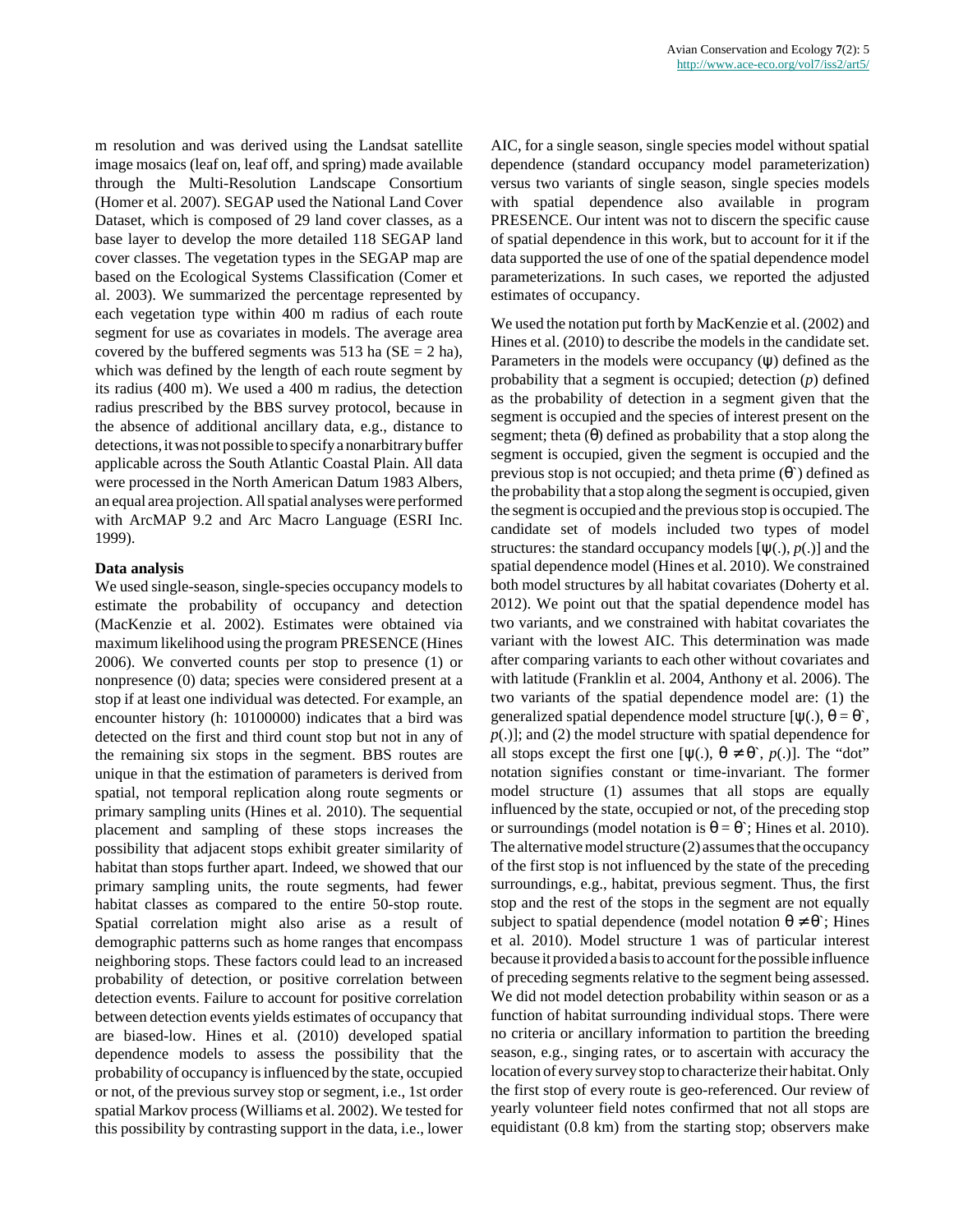adjustments based on landscape and other considerations, e. g., road blocks or construction. We felt that the estimated stop location was sufficient to partition routes in segments, but not to pin-point a stop location accurately.

We included latitude as a covariate in all models because the SAMBI spans five states and nine degrees of latitude and it was possible that occupancy varied as a function of the location sampled within the species' range (Brown 1984, Lawton 1993) or distribution of plant communities across the region. For example, the Brown-headed Nuthatch is considered endemic to the southeast (Withgott and Smith 1998), but the SAMBI extends into the species' northern range boundary (Latitude 35-37°N). As such it is expected that occurrence would be higher toward the southern and possibly closer to the center of the species' range as compared with its northern range. Route-specific latitudelongitude was not used because models were overparameterized. Thus, we stratified the SAMBI into three regions: southern (LatS = 29 to 31 $\degree$ N), central (LatC = 32 to  $34°N$ ), and northern (LatN = 35 to 37°N). This categorical covariate yielded three sections of the SAMBI that were approximately of equal size (Iglecia 2010), contained roughly similar numbers of route segments (southern = 168, central = 204, northern =108), and preserved the overarching bioclimatic gradient for meaningful contrasts among its sections, e.g., northern vs. southern. In the case of woodpeckers, not all models could be parameterized with the three latitude covariates because of convergence problems. Thus, we contrasted three combinations, each consisting of a single region versus the other two, e.g., northern vs. central and southern regions, and then using the combination with highest support to further constrain with habitat covariates. We ranked models using Akaike's Information Criterion (AIC) and considered models with ∆AIC ≤2 to have strong support (Burnham and Anderson 2002). Before running models, all continuous covariates were normalized. The relationship between the probability of occupancy and covariates at the segment level was established using a logistic model (logit link) in program PRESENCE (Hines 2006). We considered an effect, i.e., covariate beta coefficient, to be strongly supported if the 95% confidence intervals did not overlap zero. A Goodness of Fit (GOF) test was only available for the standard occupancy model (Mackenzie and Bailey 2004). We reported model GOF results for standard occupancy models that were among competing models (∆AIC ≤2).

We evaluated the support in the data for the purported suitability ranks of vegetation types advanced by Hamel (1992). Hamel ranked southeastern vegetation types in decreasing order of suitability for terrestrial land birds using three categories: optimal, suitable, and marginal. Suitability rankings were created based on published studies, available information on natural history, survey data, expert opinion, and field experiences (Hamel et al. 1982, Hamel 1992). Optimal habitat was defined as vegetation types that supported the highest frequency or abundance of a species. Suitable and marginal habitats were defined as vegetation types that supported species in successively lower frequency or abundance. Accordingly, we expected support in the data for each species to be greater for optimal habitat, followed by suitable and marginal (i.e.,  $O > S > M$ ; Table 1). To test hypothesized associations, we matched the definitions of each of the 118 SEGAP land cover classes ([www.basic.ncsu.edu/](http://www.basic.ncsu.edu/segap/datazip/region/lc_segap_legend.pdf) [segap/datazip/region/lc\\_segap\\_legend.pdf](http://www.basic.ncsu.edu/segap/datazip/region/lc_segap_legend.pdf); Iglecia 2010) with the vegetation types described by Hamel (1992). We pooled land cover classes to match the species-specific definitions of vegetation types considered optimal, suitable, and marginal habitat, and summarized their percentages within the BBS route-segments. For the Red-headed Woodpecker we created two models of optimal habitat. One followed Hamel's (1992) grouping of vegetation types considered optimal. The other (Optimal-revised) included grassland and shrub habitats, deemed important for the woodpeckers according to Venables and Collopy (1989), Kale and Maehr (1990) and Thogmartin and Knutson (2007).

## **Model assumptions**

Careful consideration of model assumptions is important for interpreting results. Single-season occupancy models assume that: (1) the system was closed to changes in occupancy during the sampling period; (2) the species was not falsely detected; and (3) species detections were independent. The first two assumptions were likely met given that surveys were conducted in one morning by qualified bird observers, but there was always a chance that habitat similarity between adjacent stops or home ranges centered between stops might have violated the first assumption (Hines et al. 2010). We addressed the third assumption by testing for spatial dependence and reporting the appropriate (adjusted or not) occupancy estimates. We made this determination by contrasting models with and without spatial dependence as described in the data analysis section. We also assumed that both the grain, i.e., 30 x 30 m pixels, and the thematic resolution (habitat classes) were reasonable for developing avian species-habitat models. We believe that the grain assumption was met because all species have territory sizes larger than 20 pixels. We assumed that the land cover was an adequate representation of the available habitat on the ground.

#### **RESULTS**

A regional average estimate of occupancy, i.e., not constrained by latitude or habitat, for the nuthatch was  $0.46$  (SE = 0.14),  $0.57$  (SE = 0.24) for the wood-pewee, and 0.41 (SE = 0.09) for the woodpecker. Corresponding detection probabilities for the nuthatch were  $0.38$  (SE = 0.20), 0.25 (SE = 0.07) for the wood-pewee, and  $0.06$  (SE = 0.01) for the woodpecker. There was evidence for variation in occupancy across the latitudinal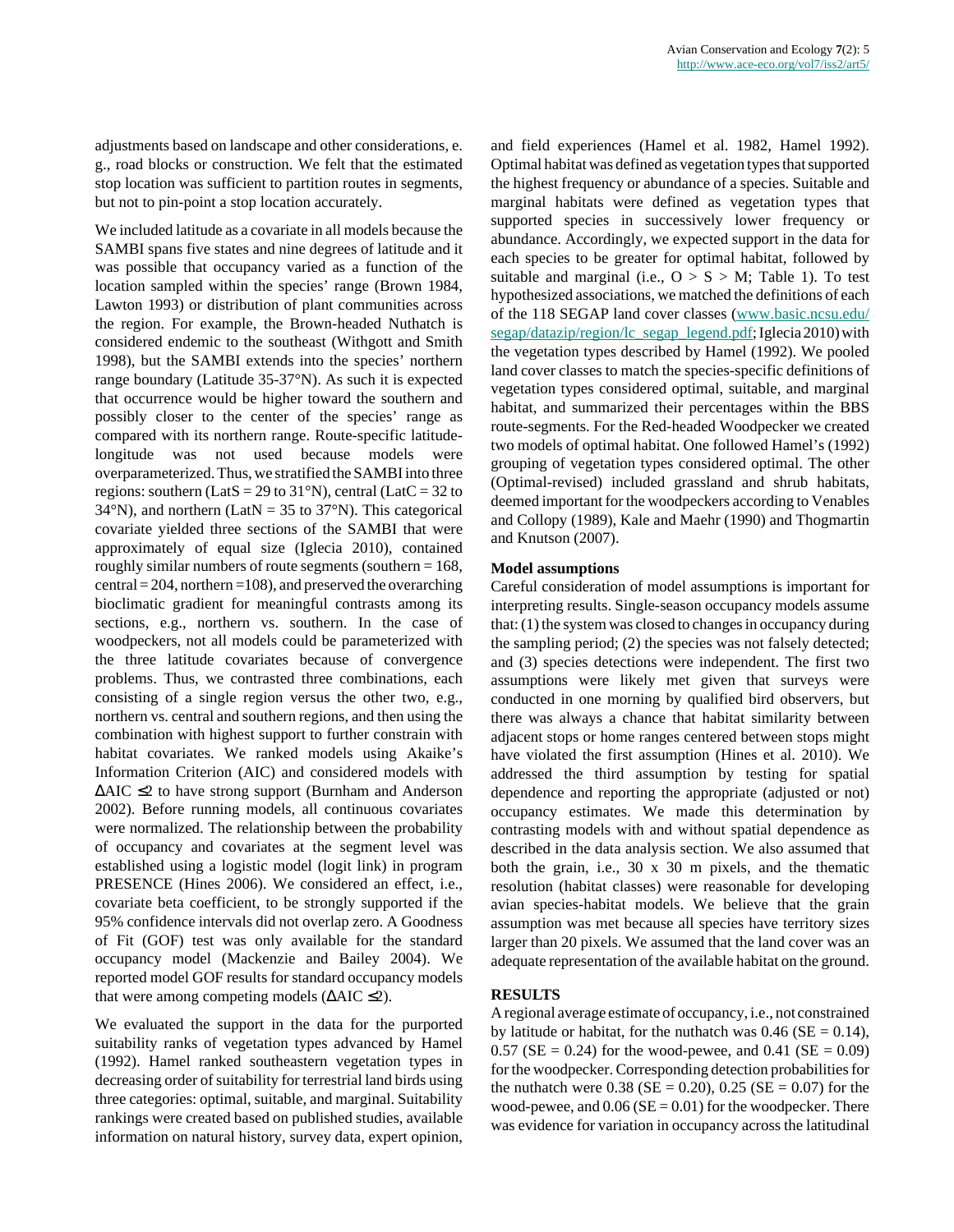**Table 1**. Vegetation types ranked by their suitability for three avian species in the South Atlantic Coastal Plain, United States, based on expert knowledge (Hamel 1992). Candidate model sets were evaluated with single-season occupancy models. The purported strength between occupancy probability and Hamel's habitat suitability categories was: optimal (O) > suitable (S) > marginal (M). Optimal habitat for the woodpecker was defined as per Hamel (1992) and as Optimal-revised to reflect recent literature on the species (see text).

| <b>Avian Species</b>         | <b>Vegetation Types</b>        |                         |                              |  |  |
|------------------------------|--------------------------------|-------------------------|------------------------------|--|--|
|                              | Optimal (O)                    | Suitable (S)            | Marginal (M)                 |  |  |
| <b>Brown-headed Nuthatch</b> | Sandhills longleaf pine        | Pine savanna            | Mixed pine-hardwood          |  |  |
|                              | Longleaf pine-Slash pine       | Pond pine pocosin       |                              |  |  |
|                              | Loblolly pine-Shortleaf pine   |                         |                              |  |  |
|                              | Longleaf pine-scrub oak        |                         |                              |  |  |
| Red-headed Woopecker         | Sandhills longleaf pine        | Pine savanna            | Mixed pine-hardwood          |  |  |
|                              | Longleaf-Slash pine            | Pond pine pocosin       | Loblolly pine-Shortleaf pine |  |  |
|                              | Grassland/Shrub                | Longleaf pine-Scrub oak | Bayswamp-pocosin             |  |  |
|                              |                                | Oak-gum-cypress         | Elm-ash-cottonwood           |  |  |
|                              |                                | Oak-hickory             | Live oak maritime            |  |  |
| Eastern Wood-pewee           | Sandhills longleaf pine        | Longleaf pine-scrub oak | Pine savanna,                |  |  |
|                              | Longleaf pine-Slash pine       | Bayswamp-pocosin        | Pond pine pocosin            |  |  |
|                              | Loblolly pine-Shortleaf pine   | Elm-ash-cottonwood      | Oak-gum-cypress              |  |  |
|                              | Mixed pine-hardwood            |                         | Live oak maritime            |  |  |
|                              | Oak-hickory                    |                         |                              |  |  |
|                              | Southern mixed mesic hardwoods |                         |                              |  |  |

Brown-headed Nuthatch (*Sitta pusilla*), Red-headed Woopecker (*Melanerpes erythrocephalus*), Eastern Wood-pewee (*Contopus virens*), Longleaf pine (*Pinus palustris*), Slash pine (*Pinus elliottii*), Pond pine (*Pinus serotina*), Loblolly pine (*Pinus taeda*), Shortleaf pine (*Pinus echinata*)

gradient encompassed by the South Atlantic Migratory Bird Initiative region in the coastal plain (Beta 95%CI did not overlap zero; Table 2). Occupancy was highest for the nuthatch in the central region of the SAMBI, in the southern and central region for the woodpecker, and in the northern region for the wood-pewee (Fig. 2).

Models that included optimal habitat were strongly supported for the nuthatch and wood-pewee (Tables 3 and 4). These models also featured adjustments for spatial dependence among survey stops. For both species, optimal habitat accounted for most of the variation in occupancy probability. Occupancy was positively and strongly influenced by optimal habitat (Nuthatch: Beta =  $0.34 \pm 0.09$ , 95%CIs:  $0.16 - 0.50$ ; pewee: Beta =  $0.33 \pm 0.08$ , 95%CIs: 0.17 – 0.49; Table 2). In the case of the woodpecker, a model structure that did not include within-route spatial dependence received greater support (Table 5). Marginal habitat was at the top of ranked models but its weight was low (0.31, Table 5). In this model, occupancy was positively but weakly influenced by marginal habitat (Beta  $= 0.45$  $\pm$  0.30; 95%CIs: -0.15 – 1.05). Two other models were plausible alternatives ( $\triangle AIC \leq 2$ ); a model that did not include habitat covariates and a model that included the Optimal-revised habitat.

## **DISCUSSION**

The use of expert knowledge for landscape level conservation is widespread, and in recent years, the application of expert knowledge for such aims has benefited from advances on how knowledge is elicited, verified, and quantified for modeling (Low-Choy et al. 2009, McBride and Burgman 2012). However, expert-based models and purported species-habitat relationships continue to suffer from inadequate validation (Doswald et al. 2007, Schlossberg and King 2009, Johnson et al. 2012). Our aim in this work was to extend and illustrate the landscape scale application of occupancy models to validate such models. We assessed the support for expert knowledge-based avian species-habitat associations in the context of detailed thematic land cover dataset for the South Atlantic Coastal Plain of the United States. Models supported two of the three purported specieshabitat suitability associations. The nuthatch and wood-pewee were positively and strongly associated with optimal habitat as proposed by Hamel (1992). Vegetation types considered to be optimal habitat for the woodpecker received low support from the data ( $\triangle AIC > 2$ ). Indeed, all of the habitat variables included in the models had low influence on woodpecker occupancy, which was contrary to expert opinion. The low support for the expected woodpecker-optimal habitat relationship may be a sampling artifact, reflecting the locations within the species range visited by observers. Alternatively, the absence of a strong relationship between woodpecker occupancy and optimal habitat may indicate that Hamel (1992) may have overstated the importance of some vegetation types for this species. The value of habitat deemed optimal may have also been overrepresented by drawing inferences from surveys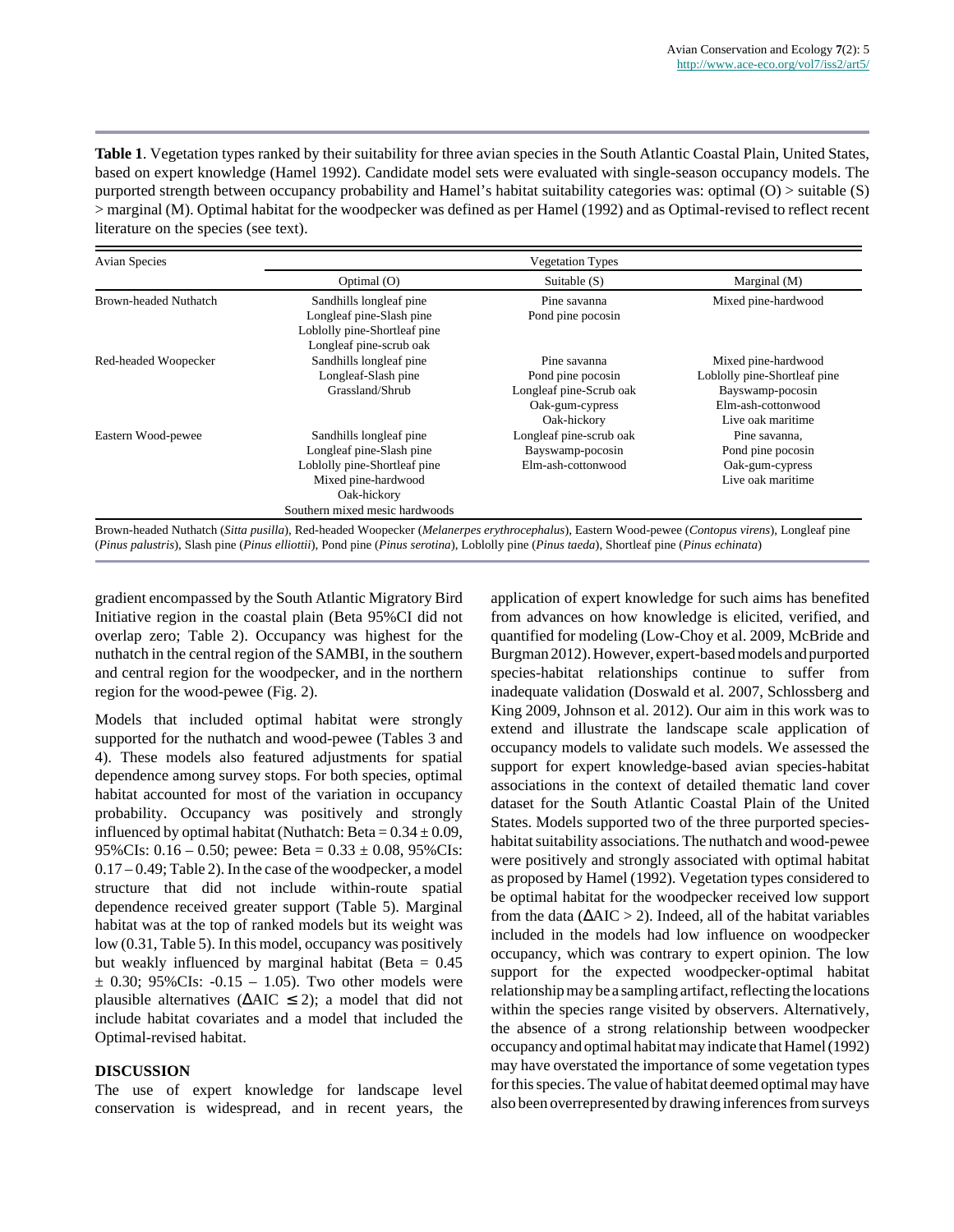| Covariate        | Brown-headed nuthatch<br>(Sitta pusilla) |           | Red-headed woodpecker<br>(Melanerpes erythrocephalus) |           | Eastern wood-pewee<br><i>(Contopus virens)</i> |      |
|------------------|------------------------------------------|-----------|-------------------------------------------------------|-----------|------------------------------------------------|------|
|                  |                                          | <b>SE</b> |                                                       | <b>SE</b> |                                                | SE   |
| Lat <sub>S</sub> | $-0.18$                                  | 0.26      |                                                       |           | $-1.82^{\dagger}$                              | 0.29 |
| LatC             | $0.54^{\dagger}$                         | 0.22      | ۰                                                     | ۰         | $-0.82$                                        | 0.22 |
| LatN             | ۰                                        | ۰         | $-1.87$ <sup>†</sup>                                  | 0.68      | ÷.                                             | ۰    |
| $\Omega$         | $0.33^{\dagger}$                         | 0.08      | $\overline{\phantom{a}}$                              |           | 0.34                                           | 0.09 |
| S                |                                          |           |                                                       |           |                                                |      |
| M                |                                          |           | 0.45                                                  | 0.30      |                                                |      |

**Table 2.** Beta coefficients and standard errors (β ± SE) for occupancy (ψ) estimates derived from models with highest support (∆AIC) in the data using single season occupancy models for three avian species of conservation priority in the South Atlantic Coastal Plain, United States, 2001. Covariates were latitude:  $(LatS = 29-31^\circ, LatC = 32-34^\circ N, LatN = 35-37^\circ N)$  and Hamel's habitat suitability categories, namely, optimal (O), suitable (S), and marginal (M).

† 95% confidence intervals do not overlap zero

**Table 3.** Model selection results for Brown-headed Nuthatch (*Sitta pusilla*) occupancy models in the South Atlantic Coastal Plain, United States, 2001. Occupancy ( $\psi$ ) was modeled as constant (.), as a function of latitude (LatS = 29-31°, LatC = 32-34° N, LatN = 35-37° N) and Hamel's habitat suitability categories, namely, optimal (O), suitable (S), and marginal (M). Detection probability (*p*) was modeled as constant (.). Models account for spatial correlation within segment stations ( $\theta = \theta$  or  $\theta \neq \theta$ ). The term Basic Model means that occupancy  $(\psi)$  was not constrained by a covariate, or constrained by latitude. S-D means spatial dependence model structure; Std-O means standard occupancy model structure. LatN defaults to the intercept in the model parameterization.  $N = 480$  route segments.

| Model Set   | Model                                                                      | $K^{\dagger}$  | $\triangle AIC^{\ddagger}$ | $w^{\S}$     | Deviance |
|-------------|----------------------------------------------------------------------------|----------------|----------------------------|--------------|----------|
| Hamel S-D   | $\psi$ (Optimal + LatS + LatC), $(\theta \neq \theta')$ , $p(.)^{\dagger}$ | $\overline{7}$ | $\Omega$                   | 0.986        | 829.50   |
| Hamel Std-O | $\psi$ (Optimal + LatS + LatC), $p(.)$                                     | 5              | 8.66                       | 0.013        | 842.16   |
| Hamel S-D   | $\psi$ (Marginal + LatS + LatC), $(\theta \neq \theta')$ , $p(.)$          | 7              | 17.90                      | 0.0001       | 847.40   |
| Hamel S-D   | $\psi$ (Suitable + LatS + LatC), $(\theta \neq \theta')$ , $p(.)$          | 7              | 18.20                      | 0.0001       | 847.70   |
| Basic S-D   | $\psi$ (LatS + LatC), $(\theta \neq \theta')$ , $p(.)$                     | 6              | 18.87                      | 0.0001       | 850.37   |
| Hamel Std-O | $\psi$ (Suitable + LatS + LatC), $p(.)$                                    | 5              | 26.48                      | $\mathbf{0}$ | 859.98   |
| Hamel Std-O | $\psi$ (Marginal + LatS + LatC), $p(.)$                                    | 5              | 26.58                      | $\mathbf{0}$ | 860.08   |
| Basic Std-O | $\psi$ (LatS + LatC), $p(.)$                                               | 4              | 26.81                      | $\mathbf{0}$ | 862.31   |
| Basic Std-O | $\psi$ (.), $(\theta \neq \theta')$ , $p(.)$                               | 4              | 41.97                      | $\mathbf{0}$ | 877.47   |
| Basic Std-O | $\psi$ (.), $(\theta = \theta')$ , $p(.)$                                  | 4              | 42.71                      | $\Omega$     | 878.21   |
| Basic Std-O | $\psi$ (.), $p(.)$                                                         | $\overline{c}$ | 47.46                      | $\Omega$     | 886.96   |

† Number of parameters

<sup>‡</sup> Difference between the AIC of a given model and the lowest AIC in the set of candidate models.

§ AIC weights indicate the likelihood that a given model is the best model in the set of competing models given the data.

<sup>|</sup> Hamel Model AIC= 843.50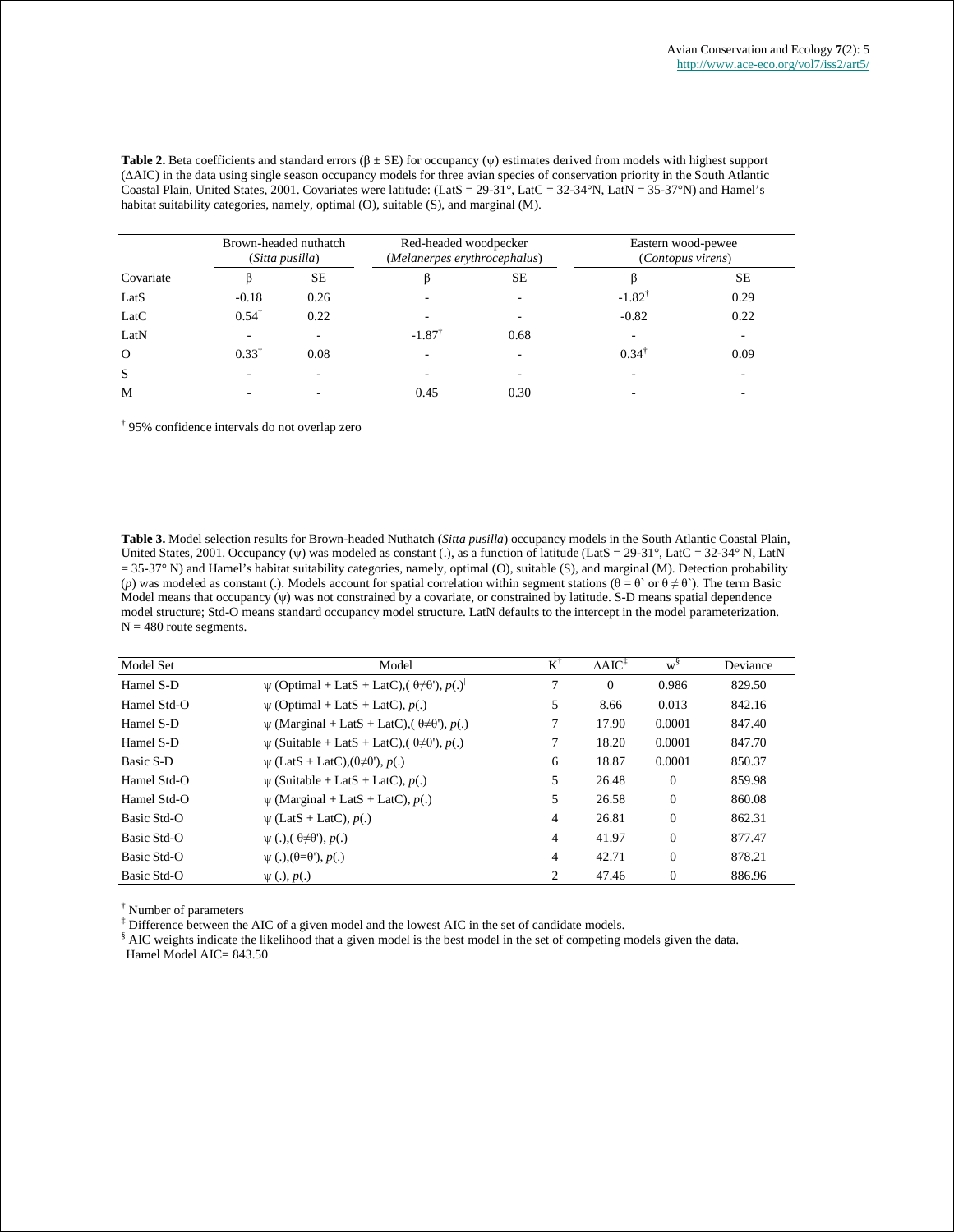**Table 4.** Model selection results for Eastern Wood-Pewee (*Contopus virens*) occupancy models in the South Atlantic Coastal Plain, United States, 2001. Occupancy (ψ) was modeled as constant (.), as a function of latitude (LatS = 29-31°, LatC = 32-34° N, LatN = 35-37° N) and Hamel's habitat suitability categories, namely, optimal (O), suitable (S), and marginal (M). Detection probability (*p*) was modeled as constant (.). Models account for spatial correlation within segment stations (θ = θ` or θ ≠ θ`). The term Basic Model means that occupancy (ψ) was not constrained by a covariate, or constrained by latitude. S-D means spatial dependence model structure; Std-O means standard occupancy model structure. LatN defaults to the intercept in the model parameterization.  $N = 480$  route segments.

| Model Set   | Model                                                                      | $K^{\dagger}$ | $\triangle AIC^{\ddagger}$ | $w^{\tilde{s}}$ | Deviance |
|-------------|----------------------------------------------------------------------------|---------------|----------------------------|-----------------|----------|
| Hamel S-D   | $\psi$ (Optimal + LatS + LatC), $(\theta \neq \theta')$ , $p(.)^{\dagger}$ |               | $\mathbf{0}$               | 0.81            | 1505.96  |
| Hamel Std-O | $\psi$ (Optimal + LatS + LatC), $p(.)$                                     | 5             | 2.9                        | 0.18            | 1512.86  |
| Basic S-D   | $\psi$ (LatS + LatC), $(\theta \neq \theta')$ , $p(.)$                     | 6             | 15.76                      | 0.0003          | 1523.72  |
| Hamel S-D   | $\psi$ (Suitable + LatS + LatC), $(\theta \neq \theta')$ , $p(.)$          |               | 17                         | 0.0002          | 1522.96  |
| Hamel S-D   | $\psi$ (Marginal + LatS + LatC), $(\theta \neq \theta')$ , $p(.)$          |               | 17.6                       | 0.0001          | 1523.56  |
| Basic Std-O | $\psi$ (LatS + LatC), $p(.)$                                               | 4             | 20.44                      | $\overline{0}$  | 1532.40  |
| Hamel Std-O | $\psi$ (LatS + LatC + M), $p(.)$                                           | 5             | 21.96                      | $\overline{0}$  | 1531.92  |
| Hamel Std-O | $\psi$ (LatS + LatC + S), $p(.)$                                           | 5             | 22.26                      | $\overline{0}$  | 1532.22  |
| Basic S-D   | $\psi$ (.), $(\theta \neq \theta')$ , $p(.)$                               | 4             | 86.97                      | $\overline{0}$  | 1598.93  |
| Basic Std-O | $\psi(.)$ , $p(.)$                                                         | 2             | 88.2                       | $\overline{0}$  | 1604.16  |
| Basic S-D   | $\psi(.)$ , $(\theta = \theta), p(.)$                                      | 4             | 88.64                      | $\mathbf{0}$    | 1600.60  |

† Number of parameters

‡ Difference between the AIC of a given model and the lowest AIC in the set of candidate models.

§ AIC weights indicate the likelihood that a given model is the best model in the set of competing models given the data.

| Hamel-NLCD Model AIC= 1519.96

**Table 5.** Model selection results for Red-headed Woodpecker (*Melanerpes erythrocephalus*) occupancy models in the South Atlantic Coastal Plain, United States, 2001. Occupancy (ψ) was modeled as constant (.), as a function of latitude (LatS = 29-31°, LatC = 32-34° N, LatN = 35-37° N) and Hamel's habitat suitability categories, namely, optimal (O), suitable (S), and marginal (M). Optimal habitat was modeled as defined by Hamel (1992) and as Optimal-revised to reflect recent literature on the species (see text). Detection probability (*p*) was modeled as constant (.). Models account for spatial correlation within segment stations ( $\theta = \theta$  or  $\theta \neq \theta$ ). The term Basic Model means that occupancy ( $\psi$ ) was not constrained by a covariate, or constrained by latitude. S-D means spatial dependence model structure; Std-O means standard occupancy model structure. LatN defaults to the intercept in model parameterizations when modeled with LatS and LatC. In the final model parameterization, which featured one latitude category at a time, LatS and LatC default to the intercept. Model assumptions for the standard occupancy model were met (GOF  $\gamma$ 2 = 142.70, P = 0.18). N = 480 route segments.

| Model Set   | Model                                                               | $K^{\dagger}$  | $\triangle AIC^{\ddagger}$ | $w^{\S}$ | Deviance |
|-------------|---------------------------------------------------------------------|----------------|----------------------------|----------|----------|
| Hamel Std-O | $\psi$ (Marginal + LatN), $p(.)^{\dagger}$                          | 4              | $\theta$                   | 0.31     | 647.24   |
| Basic Std-O | $\psi$ (LatN), $p(.)$                                               | 3              | 1.55                       | 0.15     | 650.79   |
| Hamel Std-O | $\psi$ (Optimal + LatN), $p(.)$                                     | $\overline{4}$ | 1.96                       | 0.13     | 649.2    |
| Basic Std-O | $\psi$ (LatS + LatC), $p(.)$                                        | $\overline{4}$ | 2.44                       | 0.10     | 649.68   |
| Hamel Std-O | $\psi$ (Optimal-Hamel + LatN), $p(.)$                               | $\overline{4}$ | 3.13                       | 0.07     | 650.37   |
| Hamel Std-O | $\psi$ (Suitable + LatN), $p(.)$                                    | $\overline{4}$ | 3.3                        | 0.06     | 650.54   |
| Hamel S-D   | $\psi$ (Marginal + LatN), $(\theta = \theta')$ , $p(.)$             | 6              | 3.43                       | 0.05     | 646.67   |
| Hamel S-D   | $\psi$ (Marginal + LatS + LatC), $(\theta = \theta')$ , $p(.)$      | 7              | 3.57                       | 0.05     | 644.81   |
| Hamel S-D   | $\psi$ (Optimal + LatS + LatC), $(\theta = \theta')$ , $p(.)$       | $\tau$         | 4.59                       | 0.03     | 645.83   |
| Hamel S-D   | $\psi$ (Suitable + LatS + LatC), $(\theta = \theta')$ , $p(.)$      | $\tau$         | 5.33                       | 0.02     | 646.57   |
| Hamel S-D   | $\psi$ (Optimal-Hamel + LatS + LatC), $(\theta = \theta')$ , $p(.)$ | $\tau$         | 5.76                       | 0.02     | 647      |
| Basic Std-O | $\psi$ (LatC), $p(.)$                                               | 3              | 5.97                       | 0.01     | 655.21   |
| Basic Std-O | $\psi$ (.), $p(.)$                                                  | 2              | 9.82                       | 0.00     | 661.06   |
| Basic Std-O | $\psi$ (LatS), $p(.)$                                               | 3              | 11.81                      | 0.00     | 661.05   |
| Basic S-D   | $\psi$ (.), $(\theta = \theta)$ , $p(.)$                            | $\overline{4}$ | 12.5                       | 0.00     | 659.74   |
| Basic S-D   | $\psi$ (.), $(\theta \neq \theta')$ , $p(.)$                        | $\overline{4}$ | 13.75                      | 0.00     | 660.99   |

† Number of parameters

‡ Difference between the AIC of a given model and the lowest AIC in the set of candidate models.

§ AIC weights indicate the likelihood that a given model is the best model in the set of competing models given the data.

| Hamel Model AIC= 655.24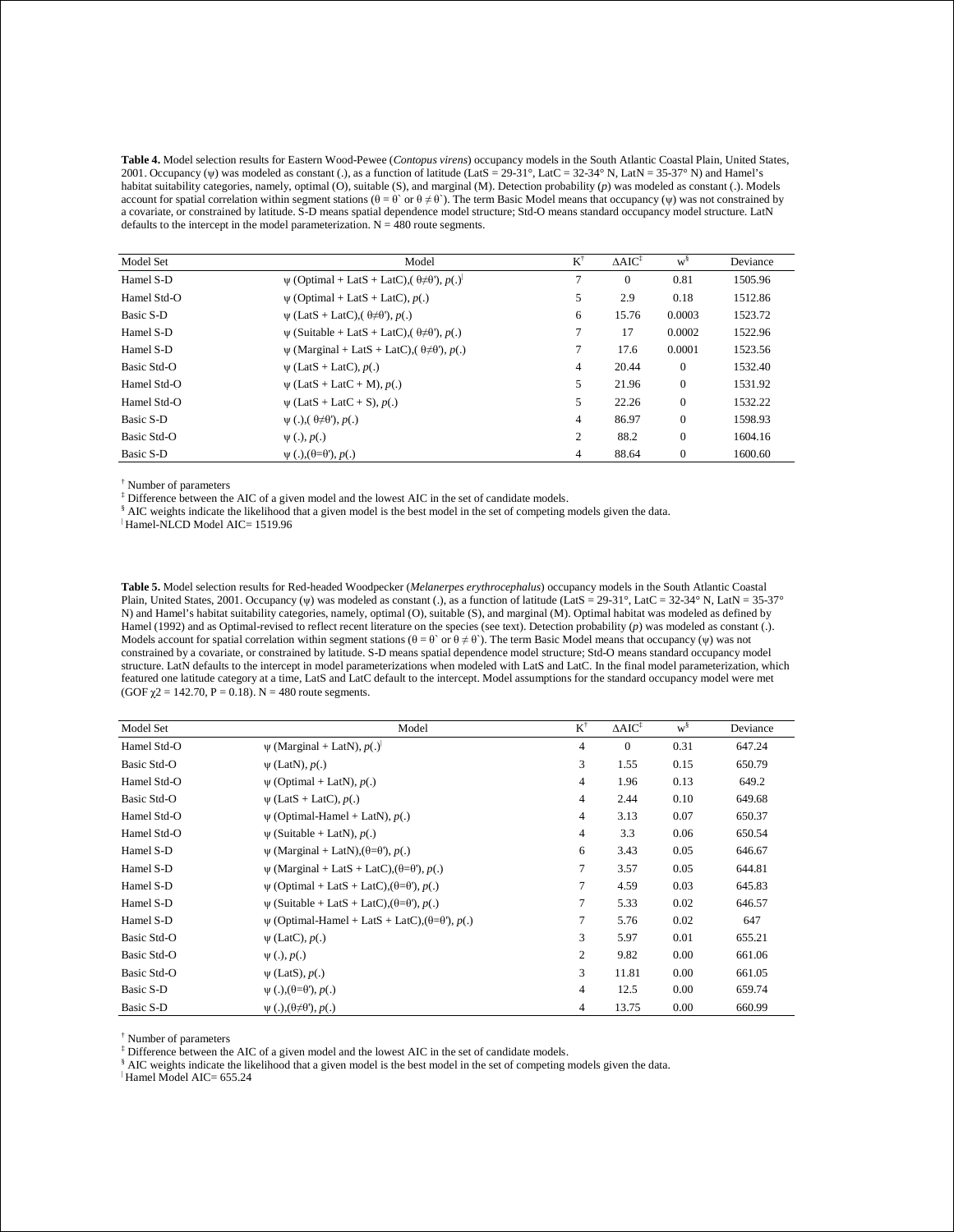**Fig. 2**. Location of route segments with high probabilities of occupancy  $(0.7 - 0.9)$  for the Brown-headed Nuthatch (*Sitta pusilla*), Eastern Wood-pewee (*Contopus virens*), and Red-headed Woodpecker (*Melanerpes erythrocephalus*) in the South Atlantic Coastal Plain, United States, 2001. Occupancy was modeled as a function of the amount of optimal habitat (marginal for the woodpecker; Hamel 1992) and latitude. Latitude was a categorical covariate (LatS =  $29-31^{\circ}$ , LatC =  $32-34^{\circ}N$ , LatN =  $35-37$ °N); 400 m is the width of survey routes. Models account for probability of species detection and spatial correlation within segments stations.



without adjusting for detection probability (Mackenzie et al. 2002, Mackenzie 2006).

The lack of strong predictive habitat covariates in our woodpecker models was consistent with previous studies of other habitat generalists in that they failed to identify strong habitat predictors of abundance or occurrence (Dettmers et al. 2002, Manel et al. 2001, Kadmon et al. 2003, Thogmartin and Knutson 2007). The woodpecker illustrates the possibility that for some species models with land cover data and latitude alone might not adequately predict occupancy (Lawler et al. 2004). The 2001 SEGAP database consisted

of 118 land cover classes as compared to NLCD's 29 classes (Wickham et al. 2010). For generalist species like the redheaded woodpecker, experts may have difficulty attributing habitat suitability rankings, and further parsing land cover into finer classes might not improve estimates of species occurrence. In these cases, other habitat requirements might be necessary to improve estimates of occurrence. For woodpeckers, site covariates might include the presence of masting tree species or sampling covariates such as masting year.

Occupancy models, as those described here, provide a welldeveloped analytical framework to validate expert knowledgebased models (McKenzie et al. 2006). The benefit to conservation planning is heightened because datasets such as BBS and regional land cover data like SEGAP can be used to conduct such tests at landscape levels. We suggest that validation tests might be improved if the width of buffers around BBS routes explicitly reflects the functional relationship between detections and distance from survey stops (e.g., Somershoe et al. 2006). The need is underscored by increasing trends in ambient noise along routes that may make detection with increasing distance from the survey stops more difficult (Simons et al. 2007, 2009). Finally, available NLCD data from 1992 and 2006 provide base layers to create land cover datasets like the 2001 SEGAP. The prospect of creating multiyear land cover datasets raises the possibility of assessing the robustness or model inference consistency with respect to expert knowledge-based species-habitat relationships. Insights about underlying processes, e.g., patch extinction and colonization rates, that might explain the outcomes of such assessments could be gained by accounting for landscape scale features such as patch size, amount of habitat, and distance among patches using multiseason occupancy frameworks (Mordecai et al. 2011, Veran et al. 2012).

*Responses to this article can be read online at:* <http://www.ace-eco.org/issues/responses.php/551>

#### **Acknowledgments:**

*We thank the Biodiversity and Spatial Information Center at North Carolina State University and the Patuxent Wildlife Research Center for their logistical and analytical support. We thank the Association of Fish and Wildlife Agencies for funding this research. We are grateful to S. Williams for assistance with coding and spatial analyses, and to J. Nichols, J. Hines, M. Krachey, G. Brown, and K. Pollock for their statistical advice. We also thank A. Drew, N. Haddad, R. Mordecai, and three anonymous reviewers for helpful comments on earlier drafts of this manuscript. Any use of trade, product, or firms names is for descriptive purposes only and does not imply endorsement by the U.S. government.*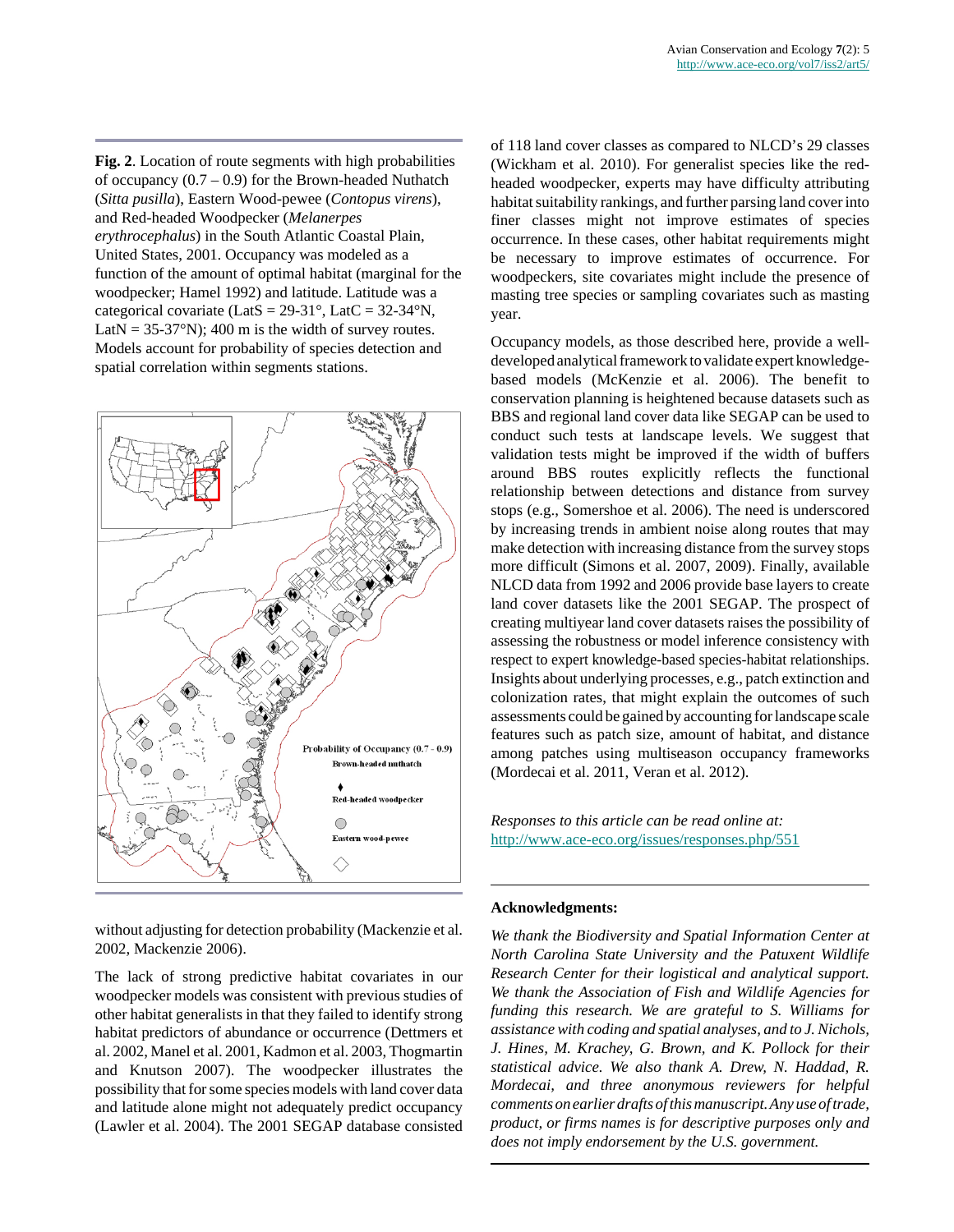## **LITERATURE CITED**

Allen, C. R., J. J. Fontaine, K. L. Pope, and A. S. Garmestani. 2011. Adaptive management for a turbulent future. *Journal of Environmental Management* 92:1339-1345.

Anthony, R. G., E. D. Forsman, A. B. Franklin, D. R. Anderson, K. P. Burnham, G. C. White, C. J. Schwarz, J. D. Nichols, J. E. Hines, G. S. Olson, S. H. Ackers, L. S. Andrews, B. L. Biswell, P. C. Carlson, L. V. Diller, K. M. Dugger, K. E. Fehring, T. L. Fleming, R. P. Gerhardt, S. A. Gremel, R. J. Gutierrez, P. J. Happe, D. R. Herter, J. M. Higley, R. B. Horn, L. L. Irwin, P. J. Loschl, J. A. Reid, and S. G. Sovern. 2006. Status and trends in demography of Northern Spotted Owls, 1985-2003. *Wildlife Monographs* 163:1-48. [http://dx.doi.org/10.2193/0084-0173\(2006\)163](http://dx.doi.org/10.2193/0084-0173(2006)163[1:SATIDO]2.0.CO;2) [\[1:SATIDO\]2.0.CO;2](http://dx.doi.org/10.2193/0084-0173(2006)163[1:SATIDO]2.0.CO;2)

Bailey, D., F. Herzog, I. Augenstein, S. Aviron, R. Billeter, E. Szerencsits, and J. Baudry. 2007. Thematic resolution matters: indicators of landscape patter for European agroecosystems. *Ecological Indicators* 7:692-709. [http://dx.doi.](http://dx.doi.org/10.1016/j.ecolind.2006.08.001) [org/10.1016/j.ecolind.2006.08.001](http://dx.doi.org/10.1016/j.ecolind.2006.08.001)

Brown, J. H. 1984. On the relationship between abundance and distribution of species. *American Naturalist* 124:255-279.<http://dx.doi.org/10.1086/284267>

Burgman, M. A. 2005. Risks and decisions for conservation and environmental management. Cambridge University Press, Cambridge, UK. [http://dx.doi.org/10.1017/](http://dx.doi.org/10.1017/CBO9780511614279) [CBO9780511614279](http://dx.doi.org/10.1017/CBO9780511614279)

Burnham, K. P., and D. R. Anderson. 2002. *Model selection and multimodel inference.* Second Edition. Springer, New York, New York, USA.<http://dx.doi.org/10.1007/b97636>

Clevenger, A. P., J. Wierzchowski, B. Chruszcz, and K. Gunson. 2002. GIS-generated, expert-based models for identifying wildlife habitat linkages and planning mitigation passages. *Conservation Biology* 16:503-514. [http://dx.doi.](http://dx.doi.org/10.1046/j.1523-1739.2002.00328.x) [org/10.1046/j.1523-1739.2002.00328.x](http://dx.doi.org/10.1046/j.1523-1739.2002.00328.x)

Comer, P., D. Faber-Langendoen, R. Evans, S. Gawler, C. Josse, G. Kittel, S. Menard, M. Pyne, M. Reid, K. Schulz, K. Snow, and J. Teague. 2003. *Ecological systems of the United States: a working classification of U.S. terrestrial systems.* NatureServe, Arlington, Virginia, USA.

Dettmers, R., D. A. Buehler, and K. E. Franzreb. 2002. Testing habitat-relationship models for forest birds of the Southeastern United States. *Journal of Wildlife Management* 66:417-424.<http://dx.doi.org/10.2307/3803174>

Doherty, P. F., G. C. White, and K. P. Burnham. 2012. Comparison of model building and selection strategies. *Journal of Ornithology* 152(Suppl 2):S317-S323. [http://dx.](http://dx.doi.org/10.1007/s10336-010-0598-5) [doi.org/10.1007/s10336-010-0598-5](http://dx.doi.org/10.1007/s10336-010-0598-5)

Doswald, N., F. Zimmerman, and U. Breitenmoser. 2007. Testing expert groups for a habitat suitability model for the lynx *Lynx lynx* in the Swiss Alps. *Wildlife Biology* 13:430-446. [http://dx.doi.org/10.2981/0909-6396\(2007\)13\[430:TEGFAH\]](http://dx.doi.org/10.2981/0909-6396(2007)13[430:TEGFAH]2.0.CO;2) [2.0.CO;2](http://dx.doi.org/10.2981/0909-6396(2007)13[430:TEGFAH]2.0.CO;2)

Drew, C. A., and J. A. Collazo. 2012. Expert knowledge as a foundation for the management of secretive species and their habitat. Chapter 5 *in* A. H. Perera, C. A. Drew, and C. J. Johnson, editors. Expert knowledge and its application in landscape ecology. Springer, New York, New York, USA. [http://dx.doi.org/10.1007/978-1-4614-1034-8\\_5](http://dx.doi.org/10.1007/978-1-4614-1034-8_5)

Drew, C. A., and A. H. Perera. 2011. Expert knowledge as a basis for landscape ecological predictive models. Chapter 12 *in* C. A. Drew, Y. F. Wiersma, and F. Huettmann, editors. *Predictive species and habitat modeling in landscape ecology: concepts and applications* Springer, New York, New York, USA. [http://dx.doi.org/10.1007/978-1-4419-7390-0\\_12](http://dx.doi.org/10.1007/978-1-4419-7390-0_12)

Flather, C. H., and J. R. Sauer. 1996. Using landscape ecology to test hypotheses about large-scale abundance patterns in migratory birds. *Ecology* 77:28-35. <http://dx.doi.org/10.2307/2265651>

Forbush, E. H. 1927. *Birds of Massachusetts and other New England states.* Massachusetts Department of Agriculture, Norwood Press, Norwood, Massachusetts, USA. [http://dx.doi.](http://dx.doi.org/10.5962/bhl.title.49838) [org/10.5962/bhl.title.49838](http://dx.doi.org/10.5962/bhl.title.49838)

Franklin, A. B., R. J. Gutierrez, J. D. Nichols, M. E. Seamans, G. C. White, G. S. Zimmerman, J. E. Hines, T. E. Munton, W. S. LaHaye, J. A. Blakesley, G. N. Steger, B. R. Noon, D. W. H. Shaw, J. J. Keane, T. L. McDonald, and S. Britting. 2004. Population dynamics of the California Spotted Owl (*Strix occidentalis occidentalis*): a meta-analysis. *Ornithological Monographs* 54:1-54. <http://dx.doi.org/10.2307/40166799>

Hamel, P. B. 1992. *The land manager's guide to the birds of the south.* The Nature Conservancy, Southeastern Region, Chapel Hill, North Carolina, USA.

Hamel, P. B., H. E. LeGrand, Jr., M. R. Lennartz, and S. A. Gauthreaux, Jr. 1982. *Bird habitat relationships on southeastern forest lands.* General Technical Report SE-22, U.S. Forest Service, Washington, D.C., USA.

Hines, J. E. 2006. PRESENCE 5.3. Software to estimate patch and occupancy rates and related parameters. USGS-Patuxent Wildlife Research Center, Laurel, Maryland, USA. [http://](http://www.mbr-pwrc.usgs.gov/software/presence.html) [www.mbr-pwrc.usgs.gov/software/presence.html](http://www.mbr-pwrc.usgs.gov/software/presence.html)

Hines, J. E., J. D. Nichols, J. A. Royle, D. I. Mackenzie, A. M. Gopalaswamy, N. S. Kumar, and K. U. Karanth. 2010. Tigers on trails: occupancy modeling for cluster sampling. *Ecological Applications* 20:1456-1466. [http://dx.doi.](http://dx.doi.org/10.1890/09-0321.1) [org/10.1890/09-0321.1](http://dx.doi.org/10.1890/09-0321.1)

Homer, C., J. Dewitz, J. Fry, M. Coan, N. Hossain, C. Larson, N. Herold, A. McKerrow, J. N. VanDriel, and J. Wickham.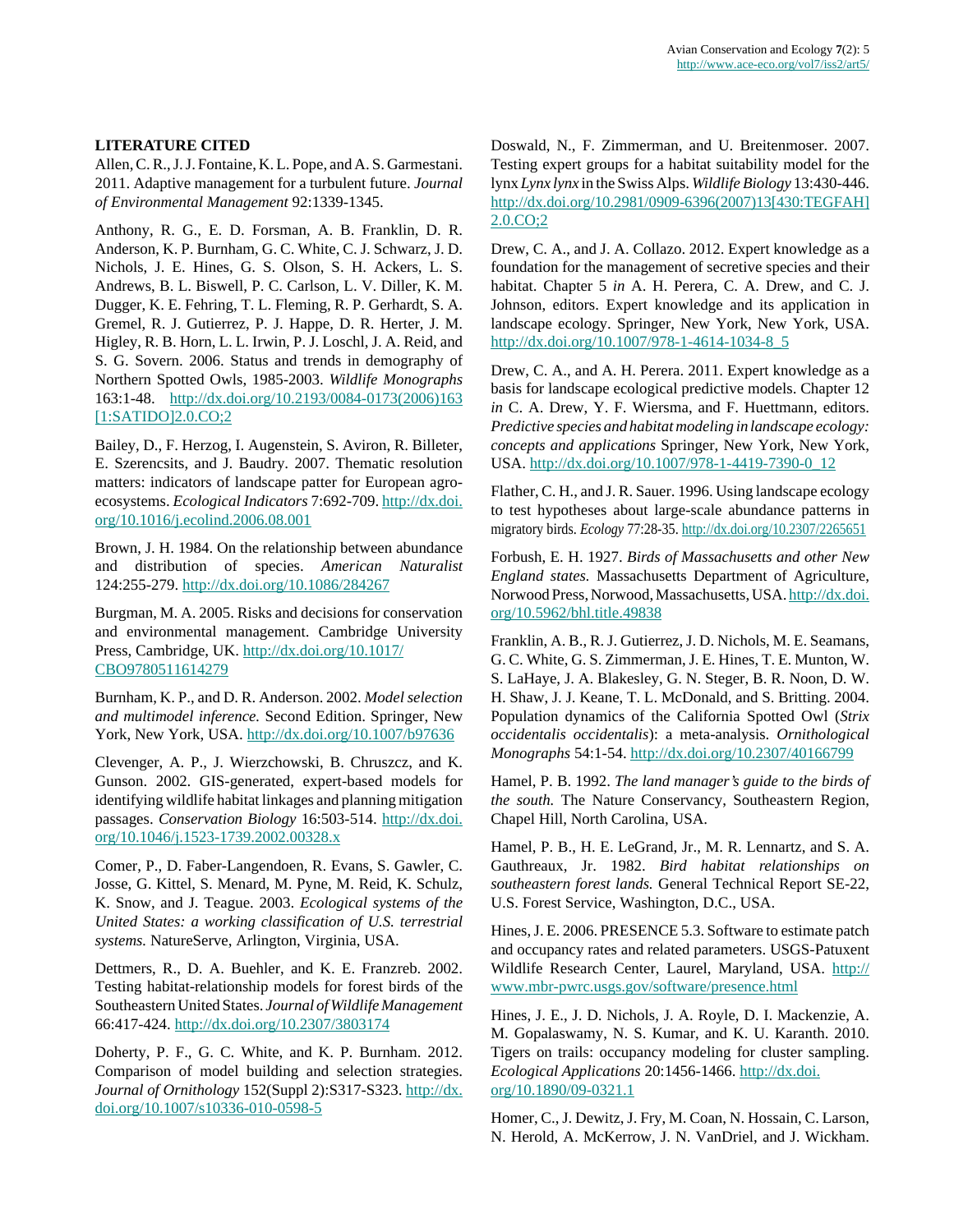2007. Completion of the 2001 National Land Cover Database for the conterminous United States. *Photogrammetric Engineering and Remote Sensing* 73:337-341.

Hunter, W. C., L. Peoples, and J. A. Collazo. 2001. *South Atlantic Coastal Plain Partners In Flight bird conservation plan (Physiographic area 03).* Partners In Flight, Raleigh, North Carolina, USA.

Hupp, C. R. 2000. Hydrology, geomorphology and vegetation of coastal plain rivers in the southeastern USA. *Hydrological Processes* 14:2991-3010. [http://dx.doi.](http://dx.doi.org/10.1002/1099-1085(200011/12)14:16/17<2991::AID-HYP131>3.0.CO;2-H) [org/10.1002/1099-1085\(200011/12\)14:16/17<2991::AID-](http://dx.doi.org/10.1002/1099-1085(200011/12)14:16/17<2991::AID-HYP131>3.0.CO;2-H)[HYP131>3.0.CO;2-H](http://dx.doi.org/10.1002/1099-1085(200011/12)14:16/17<2991::AID-HYP131>3.0.CO;2-H)

Iglecia, M. N. 2010. *Occupancy modeling and strategic habitat conservation for avian species in the southeastern coastal plain of the United States.* Thesis. North Carolina State University, Raleigh, North Carolina, USA.

Johnson, C. J., and M. P. Gillingham. 2004. Mapping uncertainty: sensitivity of wildlife habitat ratings to expert opinion. *Journal of Applied Ecology* 41:1032-1041. [http://](http://dx.doi.org/10.1111/j.0021-8901.2004.00975.x) [dx.doi.org/10.1111/j.0021-8901.2004.00975.x](http://dx.doi.org/10.1111/j.0021-8901.2004.00975.x)

Johnson, C. J., M. Hurley, E. Rapaport, and M. Pullinger. 2012. Using expert knowledge effectively: lessons from species distribution models for wildlife conservation and management. Chapter 8 *in* A. H. Perera, C. A. Drew, and C. J. Johnson, editors. *Expert knowledge and its application in landscape ecology.* Springer, New York, New York, USA. [http://dx.doi.org/10.1007/978-1-4614-1034-8\\_8](http://dx.doi.org/10.1007/978-1-4614-1034-8_8)

Kadmon, R., O. Farber, and A. Danin. 2003. A systematic analysis of factors affecting the performance of climatic envelope models. *Ecological Applications* 13:853-867. [http://dx.doi.org/10.1890/1051-0761\(2003\)013\[0853:ASAOFA\]](http://dx.doi.org/10.1890/1051-0761(2003)013[0853:ASAOFA]2.0.CO;2) [2.0.CO;2](http://dx.doi.org/10.1890/1051-0761(2003)013[0853:ASAOFA]2.0.CO;2)

Kale, H. W., and D. S. Maehr. 1990. *Florida's birds: a handbook and reference.* Pineapple Press, Sarasota, Florida, USA.

Kaufman, K. 1996. *Lives of North American birds.* Houghton Mifflin, Boston, Massachusetts, USA.

Lawler, J. J., R. J. O'Connor, C. T. Hunsaker, K. B. Jones, T. R. Loveland, and D. White. 2004. The effects of habitat resolution on models of avian diversity and distributions: a comparison of two land-cover classifications. *Landscape Ecology* 19:515-530. [http://dx.doi.org/10.1023/B:](http://dx.doi.org/10.1023/B:LAND.0000036151.28327.01) [LAND.0000036151.28327.01](http://dx.doi.org/10.1023/B:LAND.0000036151.28327.01)

Lawton, J. H. 1993. Range, population abundance and conservation. *Trends in Ecology & Evolution* 8:409-413. [http://dx.doi.org/10.1016/0169-5347\(93\)90043-O](http://dx.doi.org/10.1016/0169-5347(93)90043-O)

Low-Choy, S., R. O'Leary, and K. Mengersen. 2009. Elicitation by design for ecology: using expert opinion to inform priors for Bayesian statistical models. *Ecology* 90:265-277.<http://dx.doi.org/10.1890/07-1886.1>

MacKenzie, D. I. 2006. Modeling the probability of resource use: the effect of, and dealing with, detecting a species imperfectly. *Journal of Wildlife Management* 70:367-374. [http://dx.doi.org/10.2193/0022-541X\(2006\)70\[367:MTPORU\]](http://dx.doi.org/10.2193/0022-541X(2006)70[367:MTPORU]2.0.CO;2) [2.0.CO;2](http://dx.doi.org/10.2193/0022-541X(2006)70[367:MTPORU]2.0.CO;2)

MacKenzie, D. I., and L. L. Bailey. 2004. Assessing the fit of site occupancy models. *Journal of Agricultural, Biological, and Environmental Statistics* 9:300-318. [http://dx.doi.](http://dx.doi.org/10.1198/108571104X3361) [org/10.1198/108571104X3361](http://dx.doi.org/10.1198/108571104X3361)

MacKenzie, D. I., J. D. Nichols, G. B. Lachman, S. Droege, J. A. Royle, and C. A. Langtimm. 2002. Estimating site occupancy rates when detection probabilities are less than one. *Ecology* 83:2248-2255. [http://dx.doi.org/10.1890/0012-9658](http://dx.doi.org/10.1890/0012-9658(2002)083[2248:ESORWD]2.0.CO;2) [\(2002\)083\[2248:ESORWD\]2.0.CO;2](http://dx.doi.org/10.1890/0012-9658(2002)083[2248:ESORWD]2.0.CO;2)

MacKenzie, D. I., J. D. Nichols, J. A. Royle, K. H. Pollock, L. L. Bailey, and J. E. Hines. 2006. Occupancy estimation and modeling: inferring patterns and dynamics of species occurrence. Academic Press: Elsevier, London, UK.

Manel, S., H. C. Williams, and S. J. Ormerod. 2001. Evaluating presence-absence models in ecology: the need to account for prevalence. *Journal of Applied Ecology* 38:921-931. [http://dx.](http://dx.doi.org/10.1046/j.1365-2664.2001.00647.x) [doi.org/10.1046/j.1365-2664.2001.00647.x](http://dx.doi.org/10.1046/j.1365-2664.2001.00647.x)

McBride, M. F., and M. A. Burgman. 2012. What is expert knowledge, how is such knowledge gathered, and how do we use it to address questions in landscape ecology? Chapter 2 *in* A. H. Perera, C. A. Drew, and C. J. Johnson, editors. *Expert knowledge and its application in landscape ecology.* Springer, New York, New York, USA. [http://dx.doi.org/10.1007/978--](http://dx.doi.org/10.1007/978-1-4614-1034-8_2) [1-4614-1034-8\\_2](http://dx.doi.org/10.1007/978-1-4614-1034-8_2)

McCarty, J. P. 1996. Eastern Wood-Pewee (*Contopus virens*). *In* A. Poole, editor. *The birds of North America online.* Cornell Lab of Ornithology, Ithaca, New York, USA. [online] URL: <http://bna.birds.cornell.edu/bna/species/245/articles/introduction>

McNair, D. B. 1984. Clutch-size and nest placement in the brown-headed nuthatch. *Wilson Bulletin* 96:296-301.

Meyers, J. M., and A. S. Johnson. 1978. Bird communities associated with succession and management of loblollyshortleaf pine forests. Pages 50-65 *in* R. M. DeGraaf, technical coordinator. *Proceedings of the Workshop: Management of Southern Forests for Nongame Birds.* General Technical Report SE-14, U.S. Forest Service, Washington, D. C., USA.

Mordecai, R. S., B. J. Mattsson, C. J. Tzilkowski, and R. J. Cooper. 2011. Addressing challenges when studying mobile or episodic species: hierarchical Bayes estimation of occupancy and use. *Journal of Applied Ecology* 48:56-66. <http://dx.doi.org/10.1111/j.1365-2664.2010.01921.x>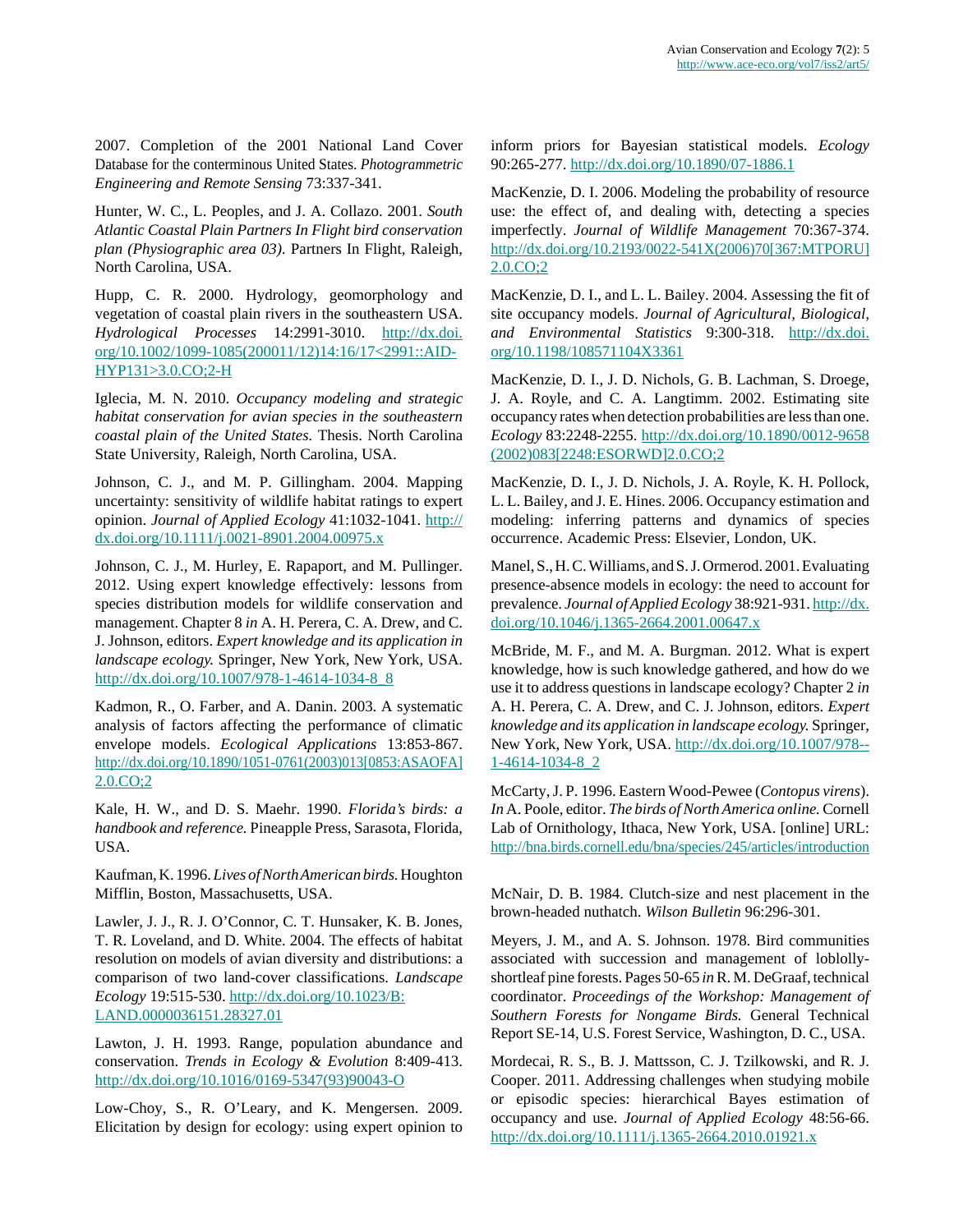North Carolina Wildlife Resources Commission (NCWRC). 2005. *North Carolina wildlife action plan.* NCWRC, Raleigh, North Carolina, USA.

Omernik, J. M. 1987. Ecoregions of the conterminous United States. *Annals of the Association of American Geographers* 77:118-125. [http://dx.doi.org/10.1111/j.1467-8306.1987.](http://dx.doi.org/10.1111/j.1467-8306.1987.tb00149.x) [tb00149.x](http://dx.doi.org/10.1111/j.1467-8306.1987.tb00149.x)

Perera, A. H., C. A. Drew, and C. J. Johnson. 2012. Experts, expert knowledge, and their roles in landscape ecological applications. Chapter 1 *in* A. H. Perera, C. A. Drew, and C. J. Johnson, editors. *Expert knowledge and its application in landscape ecology.* Springer, New York, New York, USA. [http://dx.doi.org/10.1007/978-1-4614-1034-8\\_1](http://dx.doi.org/10.1007/978-1-4614-1034-8_1)

Potter, E. F., J. F. Parnell, and R. P. Teulings. 1980. *Birds of the Carolinas.* The University of North Carolina Press, Chapel Hill, North Carolina, USA.

Ricketts, T. H., E. Dinerstein, D. M. Olson, and C. J. Loucks. 1999. Terrestrial ecoregions of North America: a conservation assessment. Island Press, Washington, D.C., USA.

Robbins, C. S., D. K. Dawson, and B. A. Dowell. 1989. Habitat area requirements of breeding forest birds of the Middle Atlantic States. *Wildlife Monographs* 103:1-34.

Simons, T. R., M. W. Alldredge, K. H. Pollock, and J. M. Wettroth. 2007. Experimental analysis of the auditory detection process on avian point counts. *Auk* 124:986-999. [http://dx.doi.org/10.1642/0004-8038\(2007\)124\[986:EAOTAD\]](http://dx.doi.org/10.1642/0004-8038(2007)124[986:EAOTAD]2.0.CO;2) [2.0.CO;2](http://dx.doi.org/10.1642/0004-8038(2007)124[986:EAOTAD]2.0.CO;2)

Simons, T. R., K. H. Pollock, J. M. Wettroth, M. W. Alldredge, K. Pacifici, and J. Brewster. 2009. Sources of measurement error, misclassification error, and bias in auditory avian point count data. Pages 237-254 *in* D. L. Thompson, E. G. Cooch, and M. J. Conroy, editors. *Modeling demographic processes in marked populations.* Environmental and Ecological Statistics Series Volume 3. Springer, New York, New York, USA. [http://dx.doi.](http://dx.doi.org/10.1007/978-0-387-78151-8_10) [org/10.1007/978-0-387-78151-8\\_10](http://dx.doi.org/10.1007/978-0-387-78151-8_10)

Schlossberg, S., and D. I. King. 2009. Modeling animal habitats based on cover types: a critical review. *Environmental Management* 43:609-618. [http://dx.doi.](http://dx.doi.org/10.1007/s00267-008-9159-6) [org/10.1007/s00267-008-9159-6](http://dx.doi.org/10.1007/s00267-008-9159-6)

Smith, P. W., and S. A. Smith. 1994. A preliminary assessment of the Brown-headed Nuthatch in the Bahamas. *Bahamas Journal of Science* 1:22-26.

Smith, K. G., J. H. Withgott, and P. G. Rodewald. 2000. Red-headed Woodpecker (*Melanerpes erythrocephalus*). *In* A. Poole, editor. *The birds of North America online.* Cornell Lab of Ornithology, Ithaca, New York, USA. [online] URL: <http://bna.birds.cornell.edu/bna/species/518/articles/introduction>

Somershoe, S. G., J. Twedt, and B. Reid. 2006. Combining breeding bird survey and distance sampling to estimate density of migrant and breeding birds. *Condor* 108:691-699 [http://dx.](http://dx.doi.org/10.1650/0010-5422(2006)108[691:CBBSAD]2.0.CO;2) [doi.org/10.1650/0010-5422\(2006\)108\[691:CBBSAD\]2.0.CO;2](http://dx.doi.org/10.1650/0010-5422(2006)108[691:CBBSAD]2.0.CO;2)

Sutherland, G. D., A. S. Harestand, K. Price, and K. P. Lertzman. 2000. Scaling of natal dispersal distances in terrestrial birds and mammals. *Conservation Ecology* 4:44.

Thogmartin, W. E., and M. G. Knutson. 2007. Scaling local species-habitat relations to the larger landscape with a hierarchical spatial count model. *Landscape Ecology* 22:61-75.<http://dx.doi.org/10.1007/s10980-006-9005-2>

U.S. Fish and Wildlife Service. 2008. *Strategic habitat conservation handbook: a guide to implementing the technical elements of strategic habitat conservation (version 1.0).* National Technical Assistance Team, U.S. Fish and Wildlife Service, Washington, D.C., USA.

Valiela, I., and P. Martinetto. 2007. Changes in bird abundance in eastern North America: urban sprawl and global footprint? *BioScience* 57:360-370.<http://dx.doi.org/10.1641/B570410>

Venables, A., and M. W. Collopy. 1989. *Seasonal foraging and habitat requirements of Red-headed Woodpeckers in north-central Florida.* Nongame Wildlife Program Final Report. Project number GFC-84-006. Florida Game Fresh Water Fish Commission, Tallahassee, Florida, USA.

Veran, S., K. J. Kleiner, R. Choquet, J. A. Collazo, and J. D. Nichols. 2012. Modeling habitat dynamics accounting for possible misclassification. *Landscape Ecology* 27:943-956. <http://dx.doi.org/10.1007/s10980-012-9746-z>

Watson, C., and K. Malloy. 2006. *The South Atlantic Migratory Bird Initiative implementation plan: an integrated approach to conservation of "all birds across all habitats".* Atlantic Coast Joint Venture Report, Charleston, South Carolina, USA.

Watson, C., and K. McWilliams. 2005. *The South Atlantic Migratory Bird Initiative - An integrated approach to conservation of "All Birds Across All Habitats".* General Technical Report, U.S. Forest Service, Washington, D.C., USA.

Wickham, J. D., S. V. Stehman, J. A. Fry, J. H. Smith, and C. G. Homer. 2010. Thematic accuracy of the NLCD 2001 land cover for the conterminous United States. *Remote Sensing of Environment* 114:1286-1296. [http://dx.doi.org/10.1016/j.](http://dx.doi.org/10.1016/j.rse.2010.01.018) [rse.2010.01.018](http://dx.doi.org/10.1016/j.rse.2010.01.018)

Williams, B. K., J. D. Nichols, and M. J. Conroy. 2002. *Analysis and management of animal populations.* Academic Press, San Diego, California, USA.

Withgott, J. H., and K. G. Smith. 1998. Brown-headed Nuthatch (*Sitta pusilla*). *In* A. Poole, editor. *The birds of North*